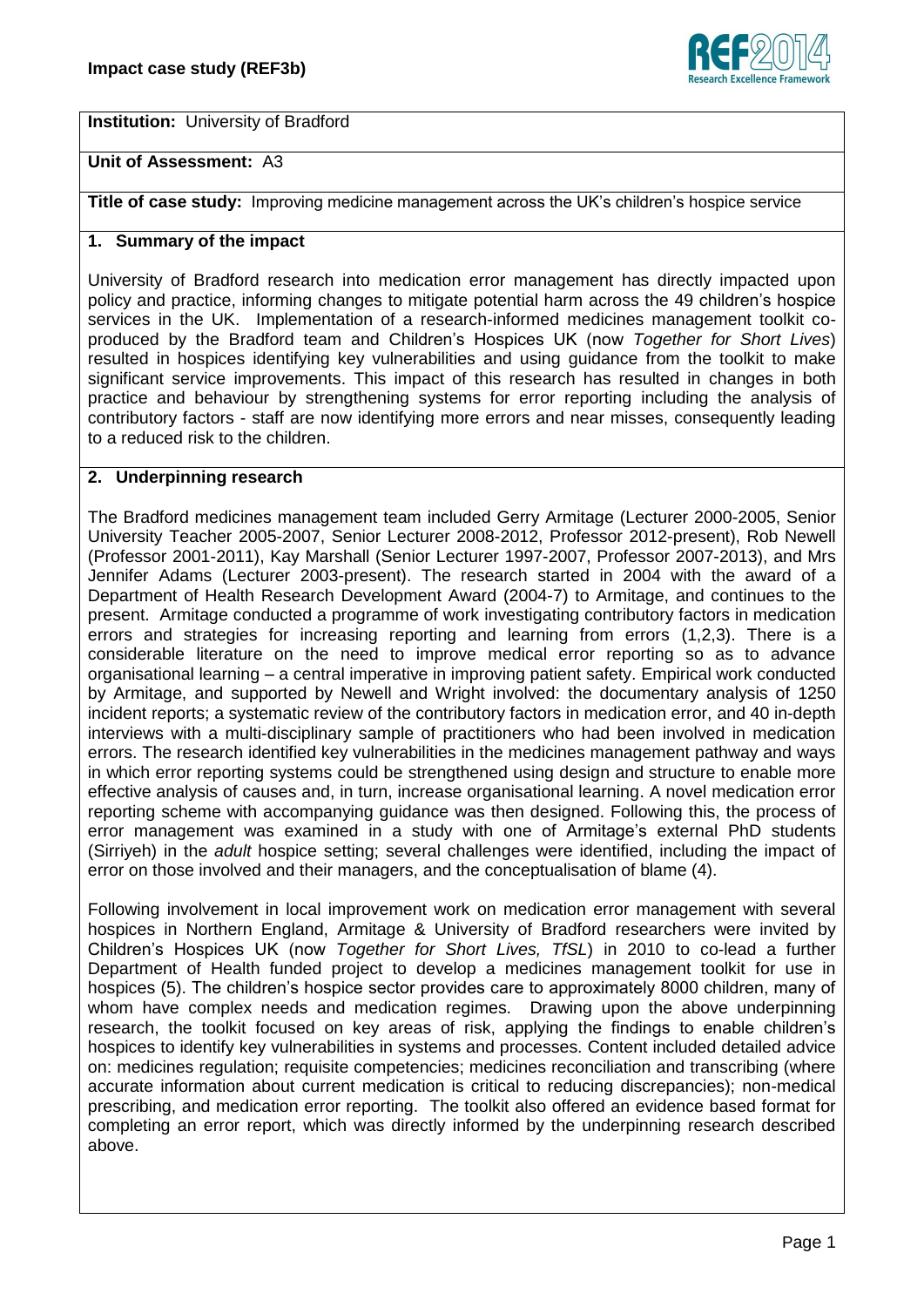

## **3. References to the research**

- 1. Armitage G. (2008) Double checking medicines: defence against error or contributory factor? *Journal of Evaluation in Clinical Practice* 14(4): 513–519.
- 2. Armitage G. (2009) Human error theory: relevance to nurse management. *Journal of Nursing Management* 17(2): 193–202.
- 3. Armitage G, Newell RJ, Wright J. (2010) Improving Drug Error Reporting. *Journal of Evaluation in Clinical Practice* 16(6): 1189–1197.
- 4. Sirriyeh R, Armitage G, Gardner PH, Lawton RJ. (2010) Medical Error: perspectives from Hospice Management. *International Journal of Palliative Nursing* 16(8): 377-386.
- 5. Adams J, Armitage G, Marshall K, Shah K. (2011) *Medicines Management: a Toolkit for Children's Hospice Services*. Children's Hospices UK. ISBN 9780954729691

### Evidence of Quality

The research outputs were published in several leading journals: *Journal of Evaluation in Clinical Practice* - Impact factor: 1.5; ranking: 2012: 16/23, Medical Informatics; 48/82, Health Care Sciences & Services; *Journal of Nursing Management* - Impact factor 1.4; ranking 17/101 Nursing Social Science; 19/103 Nursing Science; 73/172 Management. The core research (paper 3) was peer reviewed by the Department of Health Research Development Award panel and shortlisted for an award. In addition the work on improving medication error reporting received a Highly Acclaimed (Runner-up) award in the National Bupa Foundation Patient Safety Awards 2007.

Evidence of the quality of the research is also demonstrated by the award of the following peer reviewed and competitive research grants:

Armitage G, *Doctoral Research Development Award*, National Institute for Health Research 2004- 2007 £250,000

Blackburn M, Shah K, Armitage G, Marshall K, Adams J. *30 Million Stars*, Department of Health 2010 £30,000

#### **4. Details of the impact**

The research described above has achieved impact through: i) Adoption of the medicines management toolkit as national policy and good practice guidance; ii) Adoption of best practice in identifying error causation and error reporting by individual hospices. It has had national reach, being adopted across all children's hospices in England, Scotland and Wales.

#### **i) Adoption of the toolkit as policy and good practice guidance**

In 2011, Together for Short Lives (TfSL) adopted the medicines management toolkit as policy and issued it to all its 49 member hospices across the UK. TfSL recommended it to be used to review internal systems and processes and as a good practice guide to improve medicines management across the sector, advance multi-disciplinary/cross agency working, and make medicines safety a priority. TfSL's then Director of Practice & Service Development, advised all hospices in 2011 to implement a review of systems and processes and to consider changes based on the toolkit guidance (a).

The toolkit, referred to as the CHUK medicines management toolkit, is cited as one of two key medicines management resources in a regional strategy for children's hospices across London (University of Kent /CHAL 2011) (b). At the time of this submission, impact is continuing to build as a University of Bradford team led by Armitage has been funded by TfSL to evaluate the current edition of the toolkit and prepare a second edition.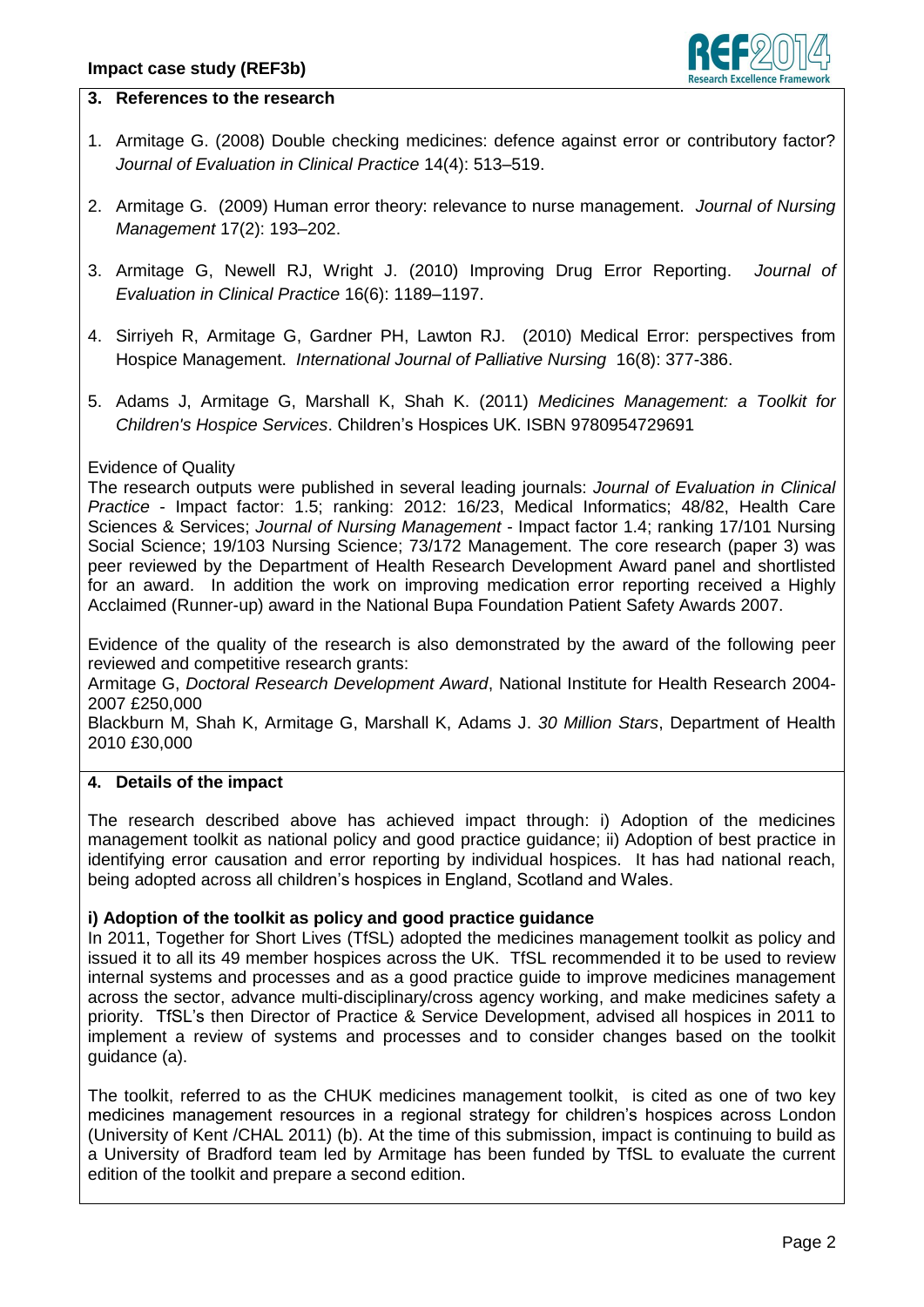

### **ii) Evidence of adoption of best practice**

The Director of Care at TfSL has surveyed hospice leads to gather evidence of the use and effects of the medicines management toolkit and has reported that all hospices in the network have reviewed their approach to medicines management since the toolkit was launched in 2011 (a)

Key changes made by hospices in response to the toolkit, and specifically the guidance provided for improving error management have resulted in better identification of errors emanating both from within the hospices and from local NHS Trusts. There have also been improvements in taking action following errors, thus mitigating the future risk to patients. A number of examples, clearly influenced by the Bradford research, are described below.

The East Anglia Children's Hospices (EACH) now routinely interrogate medicines incidents every quarter with clinical quality staff; they have instigated reflective reviews of causation and action taken at medicines management meetings three times per year and the Director of Care at EACH suggests that there are now systematic opportunities for learning (c). Furthermore, their clinical educators use the toolkit as a resource in their medicines management training. At the Rainbow's Hospice in Leicestershire, the Director of Care has adopted a reporting scheme based on the toolkit; the contributory factors framework is used to audit medication incidents, and there has been a rise in the number of near miss incidents, seen as a reflection of an open and just safety culture (d). The Director of Care has reported that, "*I have used the form a lot for auditing drug incidents and it has been really helpful in changing some of our practice*."

At the Welsh hospices (Hope House and Ty Gobaith) the reporting process has similarly been adopted and incidents are assessed by a quarterly, multi-disciplinary medicines management group; the number of reported incidents has increased, but not the number of harm events. The number of discrepancies identified during medicines reconciliation has also increased. All reported dispensing errors from referring NHS Trusts (the reporting rate of which has also increased) are shared with the Director of Pharmacy at the partnering NHS Trust. The Director of Care at Welsh Hospices has explained how medicines management is now *"more pro-active and organise"'*, and that there is increased staff vigilance which has *"empowered parents to take greater ownership of their children's medicines management"* (e).

The Children's Hospice Association of Scotland (CHAS) made further changes in response to both the toolkit and the supporting research papers. Armitage was invited to lead a study day for senior staff (April 2012) which resulted in the implementation of a tailored reporting tool as part of a new 'Medication Management Strategy' directly based on the principles advocated in the Bradford research (f). Secondly, following advice from the Bradford team, the first pharmacist post within CHAS was planned and established in 2012 to strengthen medicines governance. The job description and person specifications were written following consultation with University of Bradford staff (g), and the first of two pharmacists is now in post. CHAS have built their medication management strategy on the central principles of a human factors approach as advocated in the toolkit, with a particular focus on learning from error through their clinical incident reporting scheme (h).

Evidence of impact on error reporting systems and on hospice staff culture comes from the report of the regulator's (Healthcare Improvement Scotland) unannounced visit to CHAS (February 2013) which explicitly acknowledged a *"strong culture of reporting medication incidents, with staff being encouraged to report openly and honestly"*. The report also commented on how "*management was able to see the frequency and type of errors that were occurring and that the new pharmacist was involved in their review"*. Importantly, the regulator complimented the reporting scheme which was seen to be gathering more detail and using a *'more robust method of assessing possible harm*'. The regulator also noted the need for further improvement and asked that staff continue to audit medicines administration and related staff training (i). In summary, the toolkit has made a positive, demonstrable impact on safety attitudes, safety policy and routine medicines management across the UK children's hospice service.